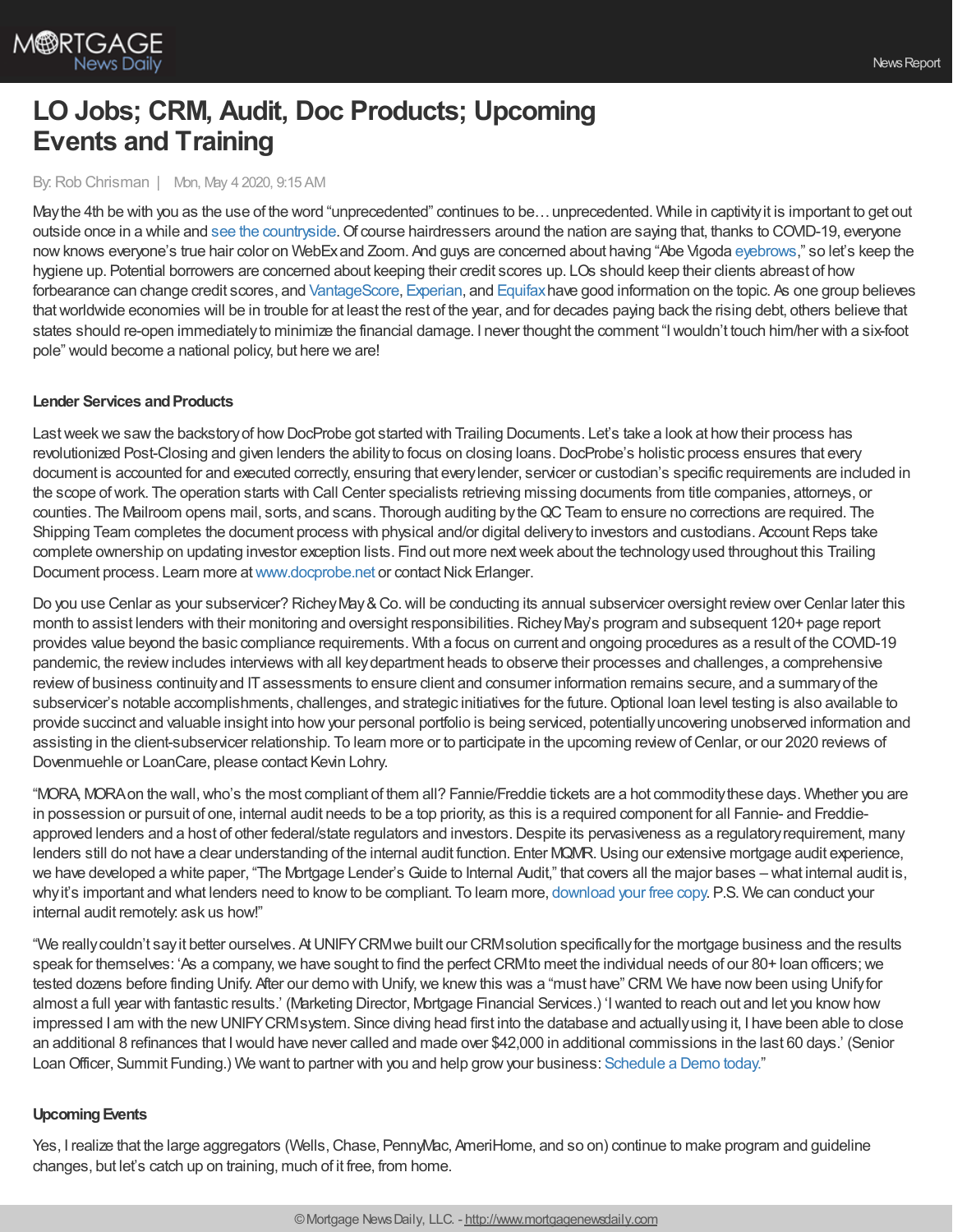

This week Altisource, your one source for mortgage and real estate solutions, is hosting a one-day virtual summit on how Covid-19 is impacting the mortgage industry. **The Mortgage IndustryPandemic Summit** will take place on May6, 2020 featuring 28 of the most influential leaders in Originations, Servicing, Vendor Management and Government discussing the operational challenges facing mortgage and real estate companies as a result of the pandemic. There is no cost to attend and registrants can select the all-access option for all sessions or choose individual sessions that interest them the most. [Register](https://pages.altisource.com/MIPSummit-RobChrisman.html) now.

Franklin American Mortgage Companyposted its May2020 Wholesale ["Customer](https://wholesalestorefront.franklinamerican.com/calendar/) Training Calendar". This month's calendar offers a varietyof training opportunities such as:

Seizing Market Share, 9 Things to Embrace Todayand Keep Embracing When COVID-19Goes Away, The #1 Wayto Attract and Convert Agents to Referral Partners and Get More Leads, Stayin' Alive: How to Evolve with Facebook to Reach More Customers, Detecting and Avoiding Fraud in Loan Files.

PRMG University TPO published its training calendar. Click [here](http://www.eprmg.net/training/calendar/PRMG%20University%20-%20TPO%20Class%20Schedule.pdf) to view the complete schedule for the month of May.

Tune in on May6th with Plaza Home [Mortgage®COOand](https://www.mipsummit.org/sessions/) CFO, Michael Fontaine, for the virtual panel Workforce Tetris: Lining up Resources with Today's Needs, where he and other thought leaders will discuss strategies to adapt the new business climate, from remote workforce management to hybrid space planning, as corporate needs shift in the newnormal. This virtual summit is hosted by Altisource and [registration](https://share.plazahomemortgage.com/e2t/c/*W8BZRhT9gQD1mW9bVwPR71YJ300/*VBqGL02wZS3RW5fjTtz6ZD3Zx0/5/f18dQhb0SfHt9ctzY-N7JmH7bHyjJqVS9Tps7dKLYTW3hHh9N5zh-NRVnQ9Qq8ZvtcyW32SCgK4ctKswW8W2c9W33Gy-hN4dQ1zdsgckvN4fPgf7Kzm86W558tRr4b_rKwN7MbPrQJp5D0W8X4mgZ4J_z1xW7465LL5DQqWbW64twHN6NtbSrW1nrCGB51x78zW6HzNHp74GTJsW2z8XrT8g0PRxW6tk8Sm7dzcsSW51vDG61fdmZQW1x4lQB6HdqlTW7nwG0k6bnMRgW4MS1s86gXBFnN67h1zcQC5z2VPC2cV7fnj5wMfgkfJbGd76W8t2J2w3GCJxsVgZVbH4SVqLcW36LW0y4Xb6n4W60nbDv5x7_0wW4xt4ZQ3lbXJqVZlTL45GFxspW5BHX9Q1n1C_-W64-gTf3JllsDN1qftsSYn8XkMYC9XyT99RDW6L_bpw4TmCLrW6QNfy15qykD6W95LDts62zKMsW5HFsGK1dCBprW4M11334H_8krW2Nm6NG5ZX_P0W20WP9m1tqbvRN3NhfLq84rVzW6PxM6v2g4ydvW8Yy2dG5H0HYFW1Yb-zF9f_wJnW3PjzZ_4vGnBbW7G0W5Y3wPByYW3wqsnC5GgVHS111) is free.

On Thursday, May 7 at 2PMET, October Research is offering a [webinar](https://www.octoberstore.com/Streamlining_the_HMDA_Process_p/orw050720.htm) on Streamlining the HMDA Process. Compliance experts will outline action items to help you complywith HMDAefficiently, reviewing everything you need to do to make compliance easy.

The MBAofGreater Philadelphia is hosting a [FREEwebinar](https://register.gotowebinar.com/register/1098321263127423757) on May13th to help industryparticipants in PAunderstand the realities of eClose in the state.

MGIC's exclusive webinar, "MI Misconceptions: How to present MI to Real Estate Agents and Consumers," is on May 13th. Discussion items include struggles of today's borrowers and howto help overcome them, current concerns of real estate agents and howto use MI to increase buying power. MGICoffers complimentarywebinars everymonth to help customers succeed in today's mortgage insurance industry. View the full MGIC training calendar for details.

Pennsylvania has recentlyallowed **RemoteOnline Notarizationwhichis a steptowards fullydigital closings.** The technologyand terminologyare developing fast, so the MBAofGreater Philadelphia is hosting a FREEwebinar on May13 at 10:30AMto help industry participants doing business in PAunderstand the realities of [e-Close](https://register.gotowebinar.com/register/1098321263127423757) in the state. The current public health crisis should be a wakeup call to start digitizing your closing process.

"Are you a leader who wants to give back? Join NAMMBAin a Town Hall Series For College Students. There are 18Mstudents currently enrolled in college,with 4Mof them set to graduate this month, into an economic recession theyhave never experienced before. These same students saw our industry at our worst during the great recession and now we want them to see us at our best. NAMMBA will be hosting a monthly Town Hall Series for college students to help explain how our industry impacts the economy, what this recession means for them and provide students free resources to find jobs. We are looking for CEOs, Senior Leaders, Policy Experts, and Industry Stakeholders who would like to participate in these sessions. To learn more, contact Tony Thompson, NAMMBA's Founder/CEO.

## **Capital Markets**

Maygot off to a rockystart for stocks, largelydue to poor earnings reports and a ratcheting up of tension with China. Apple and Amazon both posted profit warnings, while Exxon posting its first quarterly loss in over three decades and Chevron slashed capital spending for the second time in five weeks and accelerated supply curbs. U.S. Treasuries ended the week pulling back slightly, though the yield curve did steepen on the week; the 10-year yield closed Friday+2 bps to 0.64 percent (+4 bps for the week). President Trump made known his displeasure with China's handling of the coronavirus outbreak on Thursdaynight, **leadingtospeculationabout new tariffs enteringthe picture.**

As far as economic releases went, total construction spending increased 0.9 percent in March when itwas expected to decrease markedly. However, the report is dated and the increase in construction spending is unlikelyto be repeated in April. Separately, the ISMManufacturing indexfor April beat expectations but hit the lowest level since April 2009. Itwas mostlybad news. Though supplier deliveries increased, it is the result of supply chain disruptions and signals inventory is sitting around longer because of weak demand. Other key indexes, like new orders, production, employment, and backlog of orders all tanked.

To close the week, the Fed's two purchase operations saw the Desk purchase \$7.916 billion of the possible \$8.213 billion (96 percent)